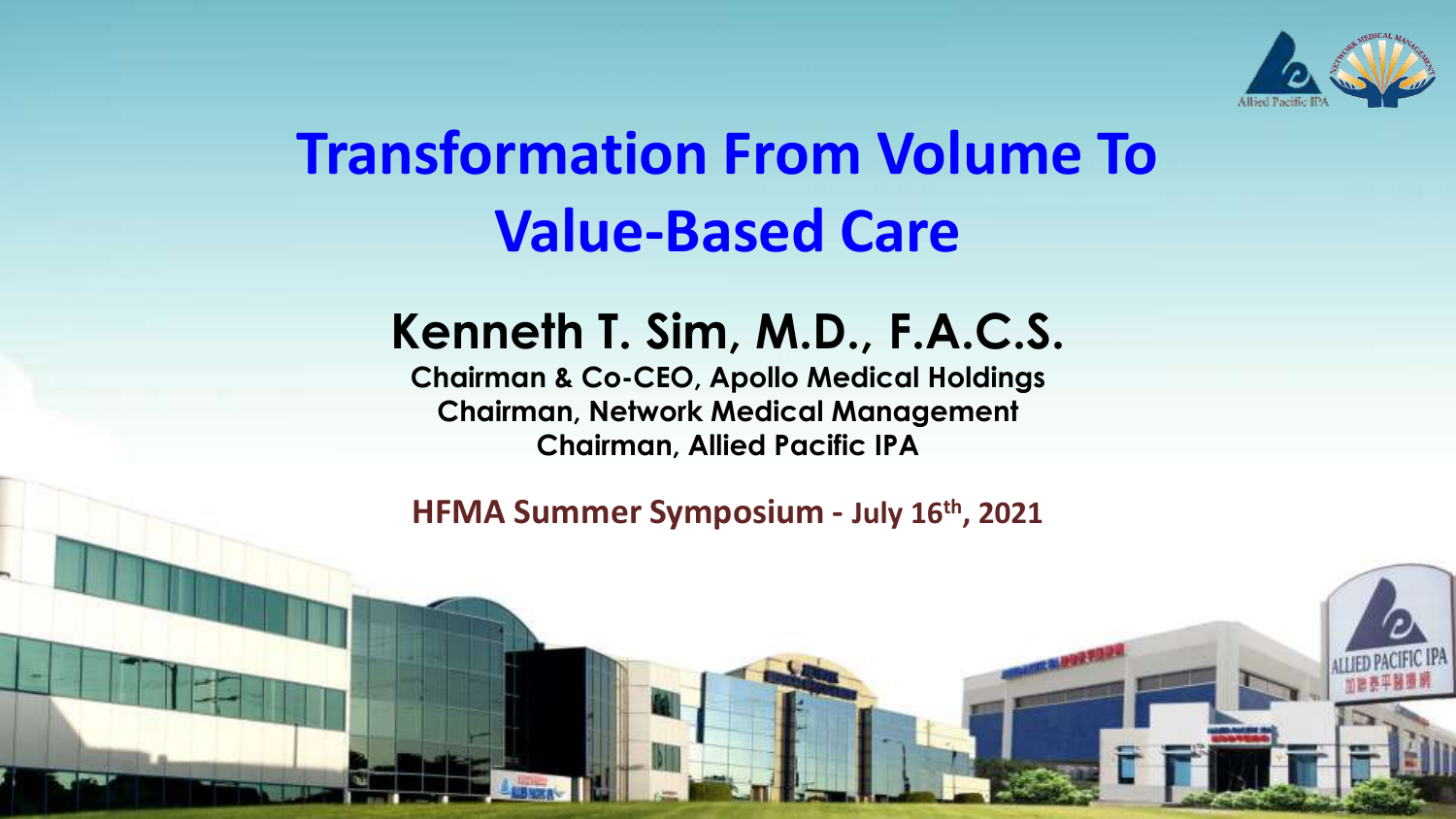### Organizational Overview

Together with our affiliated physician groups and consolidated entities, ApolloMed manages the medical lives of more than 1.1 million members.

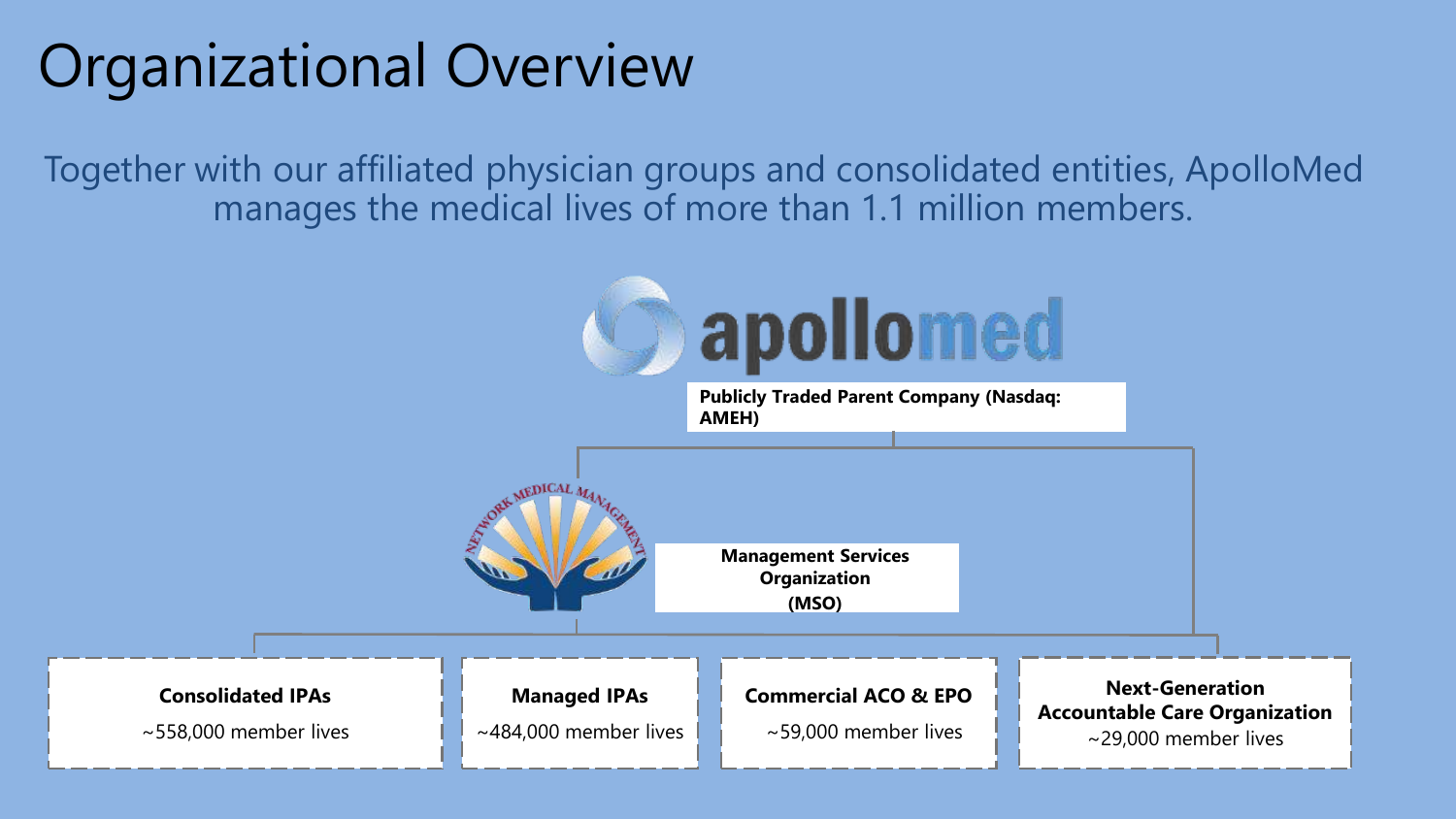# **Network Medical Management**



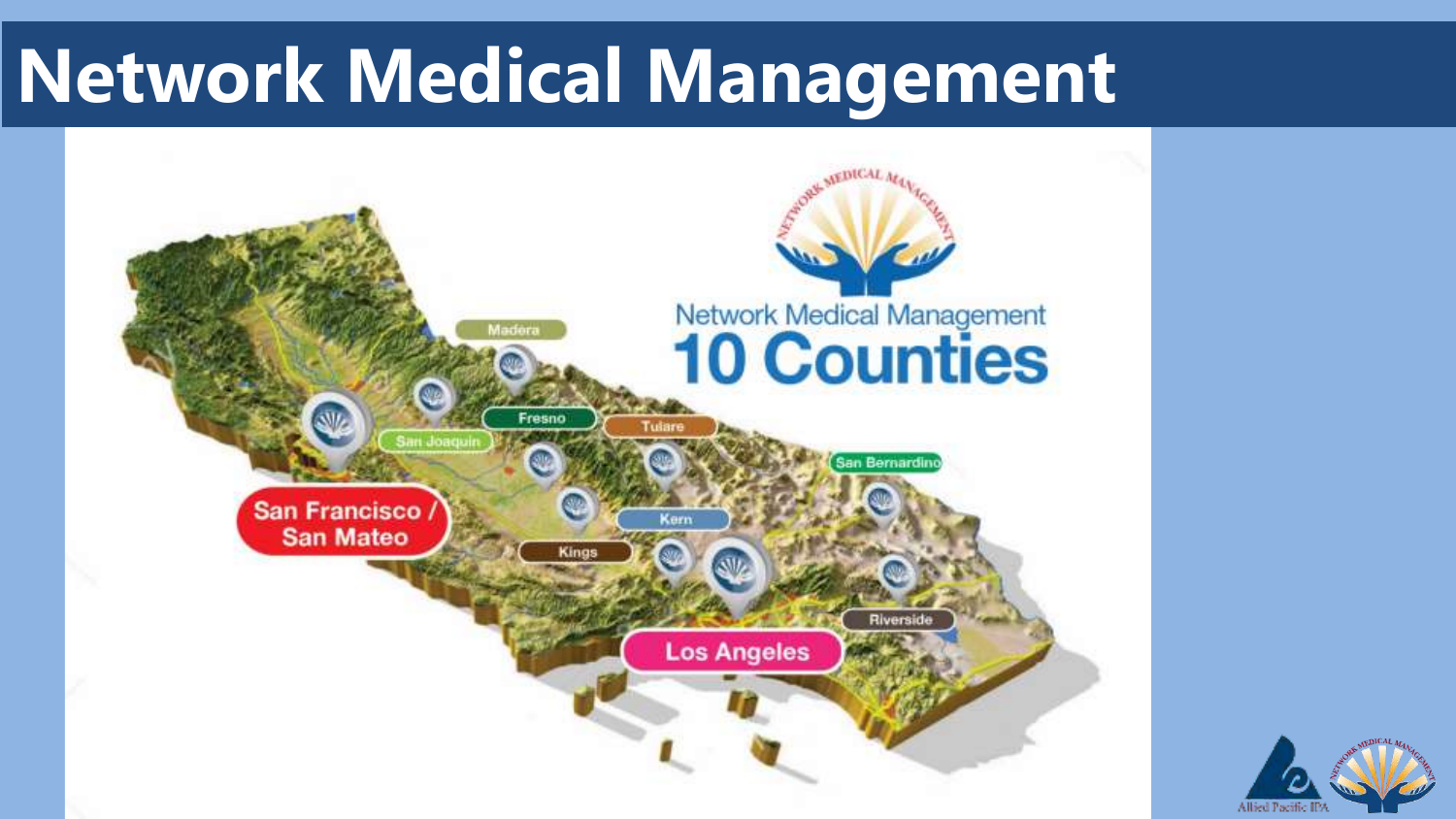

#### Our Mission

To be the leader in population health management, committed to providing customer focused solutions through innovative technology, integrity and professionalism

#### Pioneering success in the healthcare industry since 1994



Headquartered in Alhambra, California, Network Medical Management (NMM) is a fullservice management service organization (MSO) that provides administrative, technical, and professional support to various entities in the healthcare industry.

With over 25 years of expertise, NMM prides itself as an integral partner in the provision of quality services to our members and providers in order to help them reach their own healthcare goals.

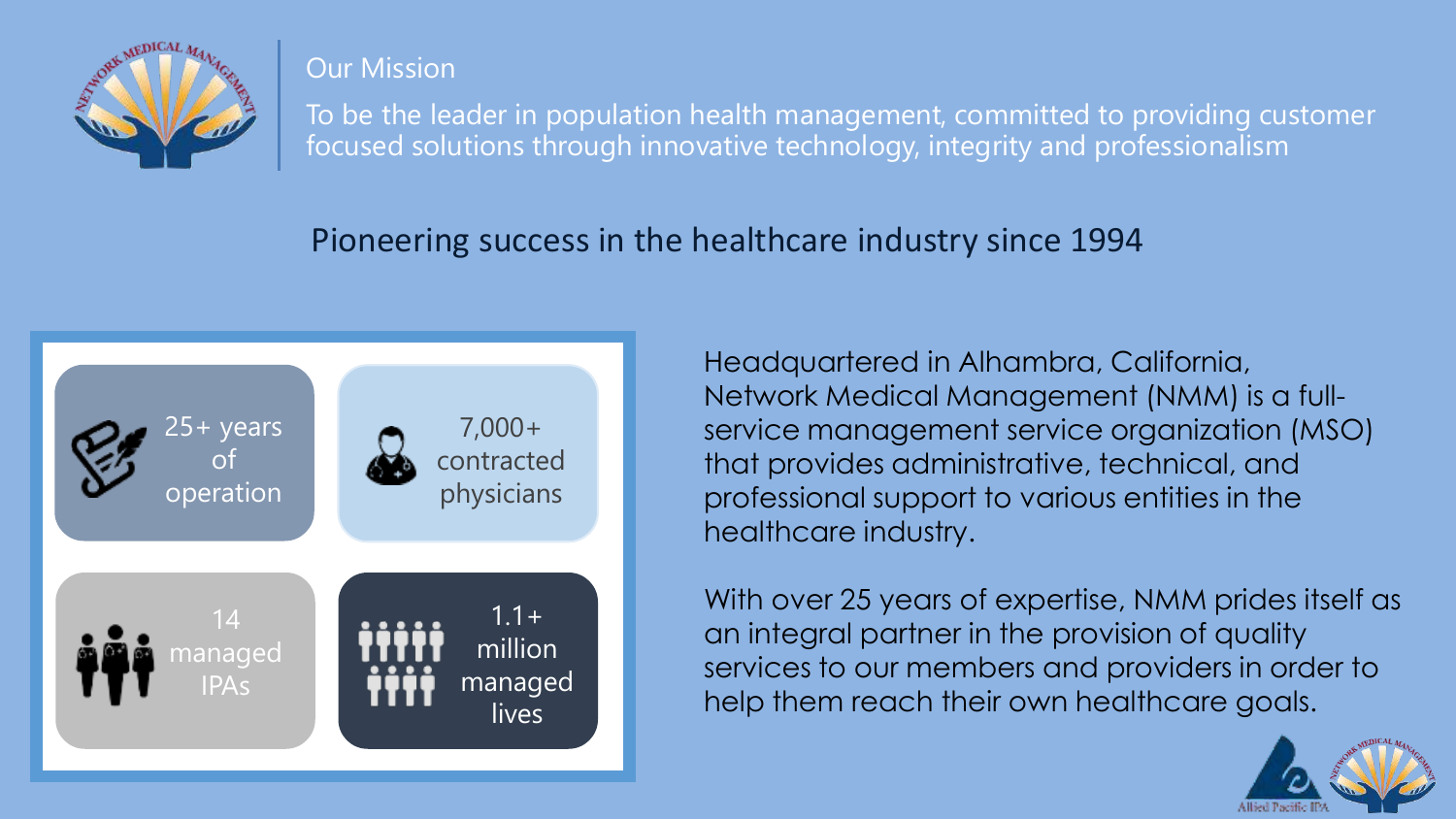



Allied Physicians of California IPA (**Allied Pacific IPA**) was founded in 1992.

We are committed to providing quality and patient-centered medical care through an extensive and accessible network of healthcare professionals.

Improving the standard of medical practices through quality improvement and to better harness resources to meet health care needs with compassion and efficiency.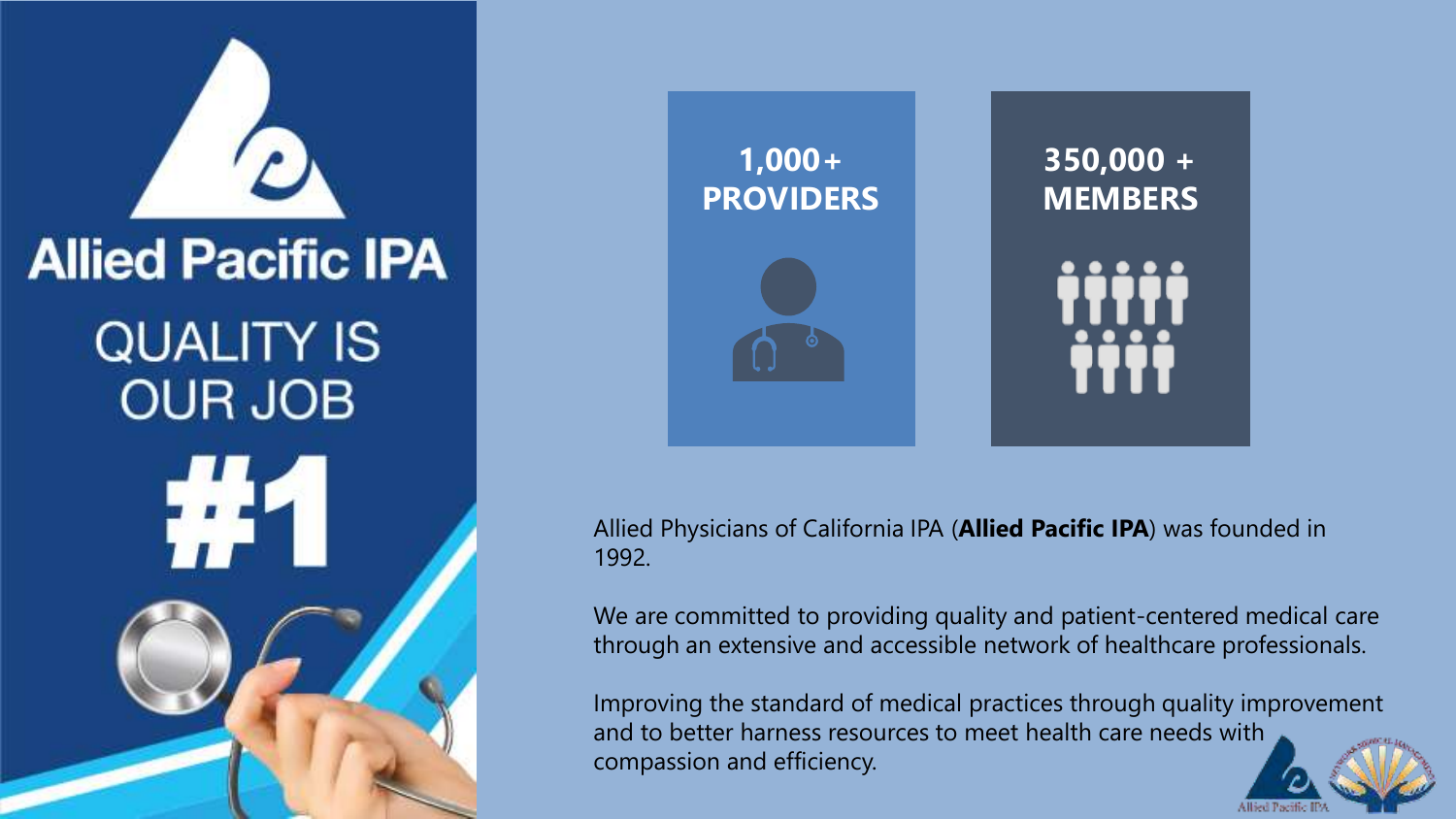# **During The Pandemic**



**Stepping Up When No One Else Will**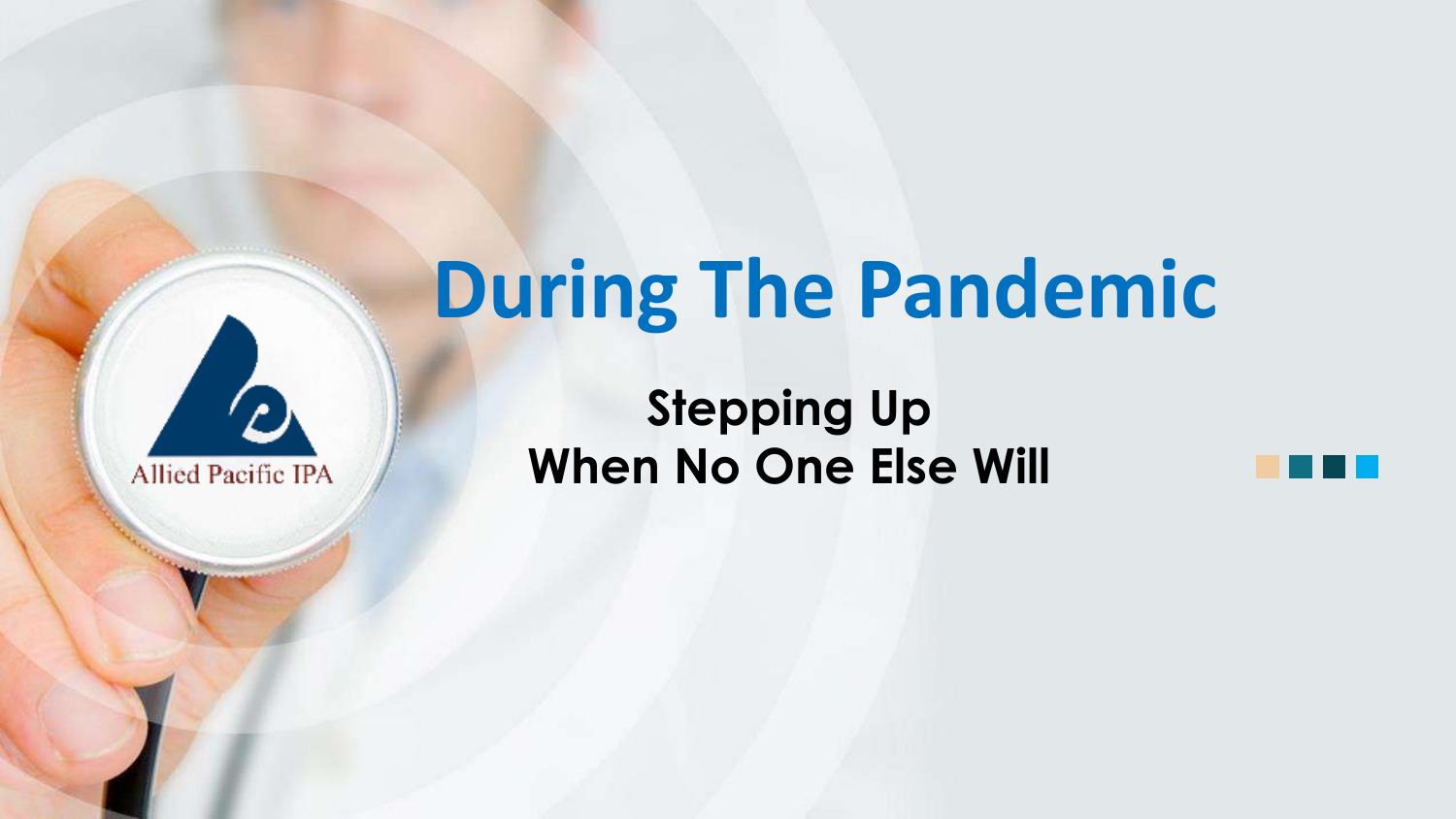### **Drive Through COVID Testing**





# **First & Only**

**Drive Through COVID Testing For San Gabriel Valley**

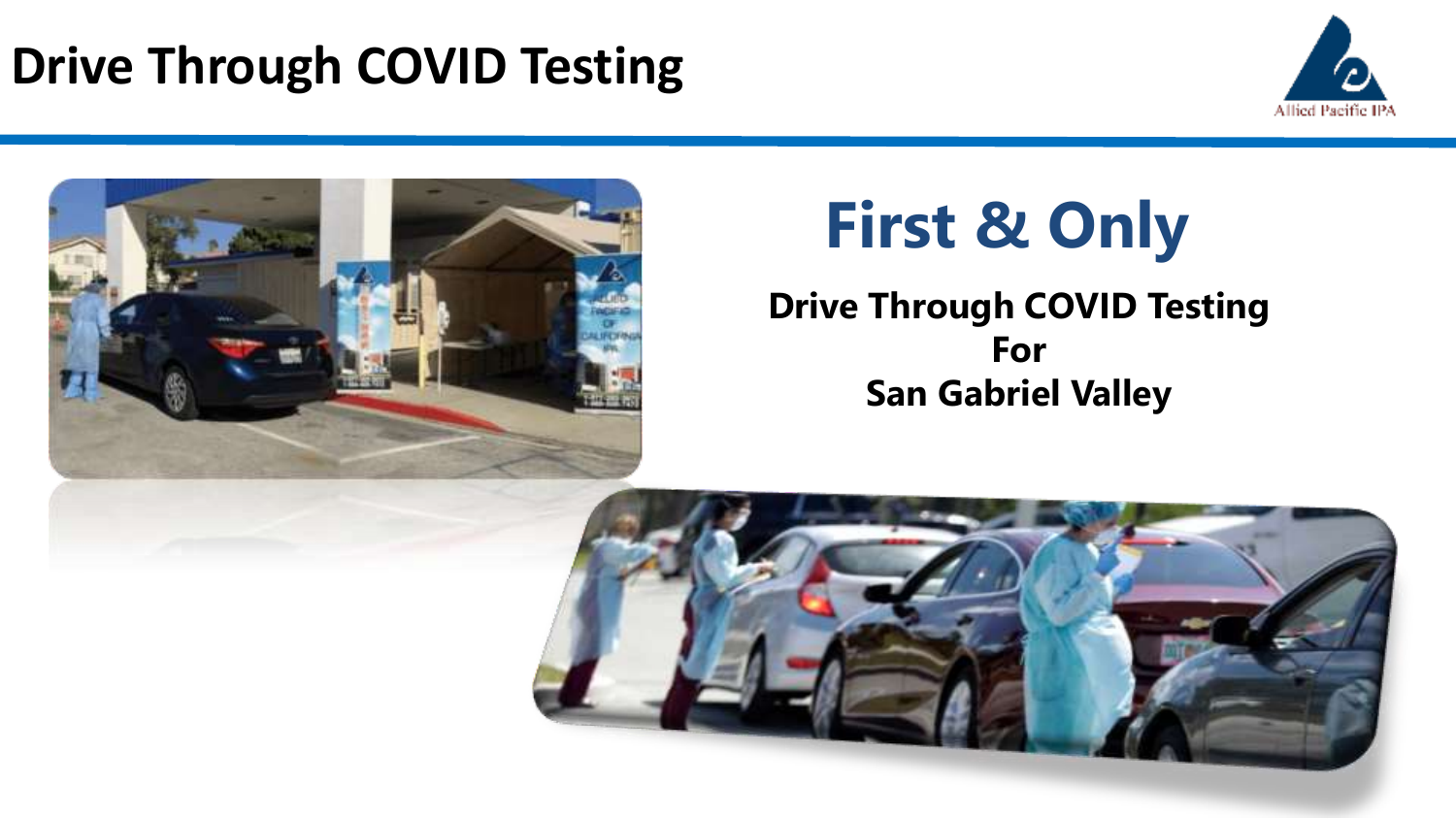### **Provide COVID Testing With 24 Hour Results**





Active Infection Molecular Swab Test

Immune Response Antibody Blood Test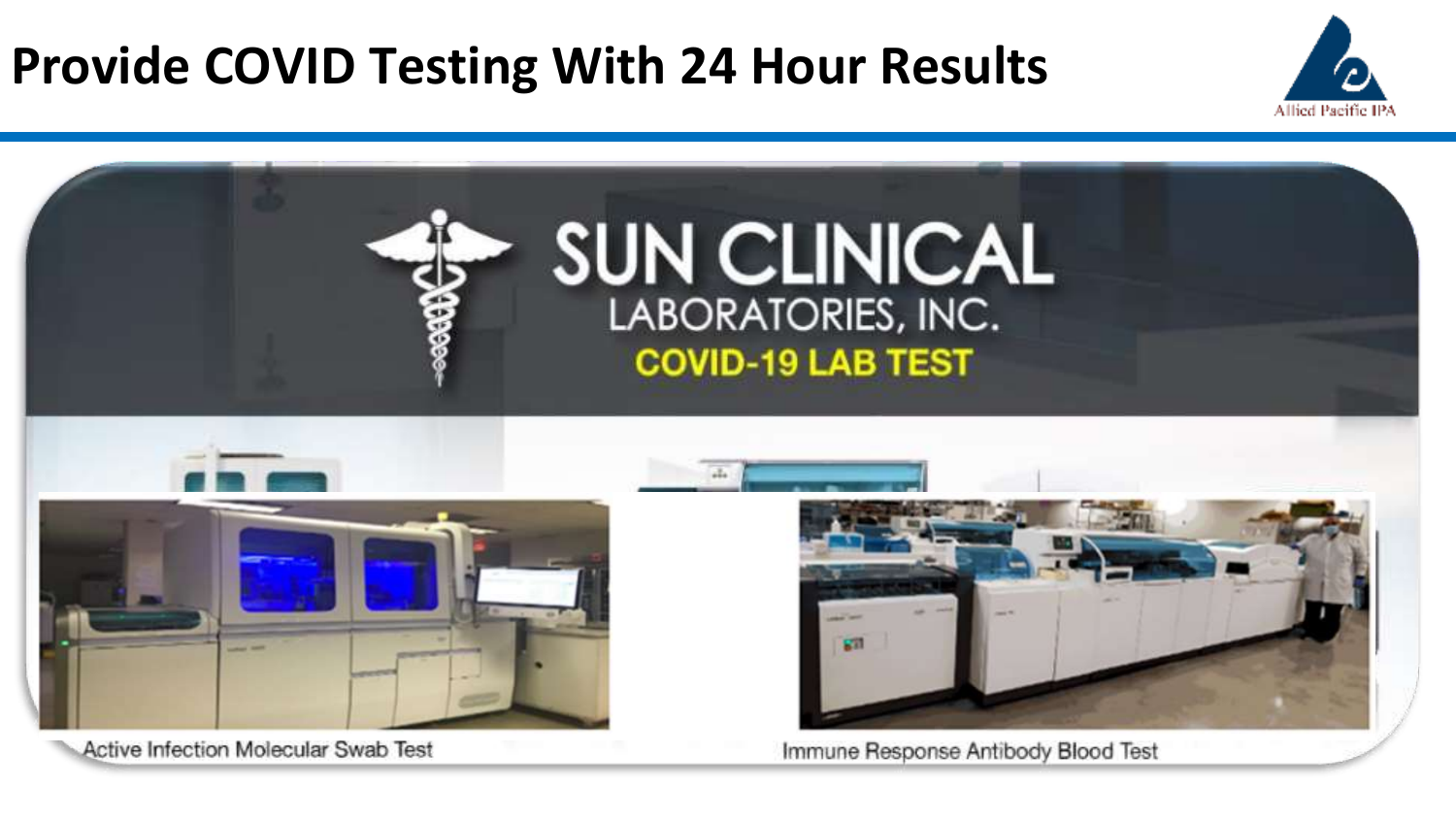#### **Vaccinations For Frontline Workers & Communities**



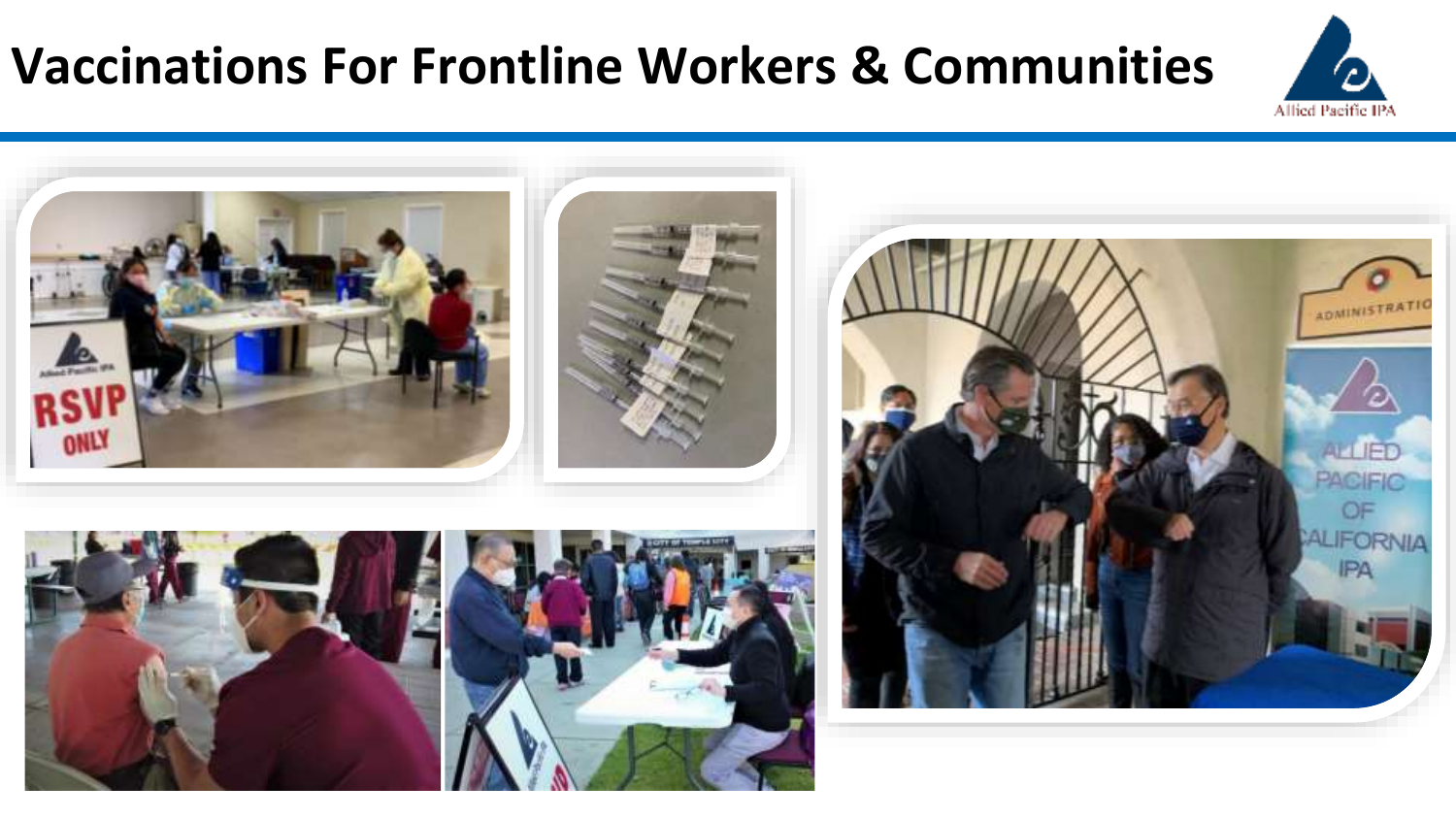# **Valued-Based Capitation Reimbursement Models**

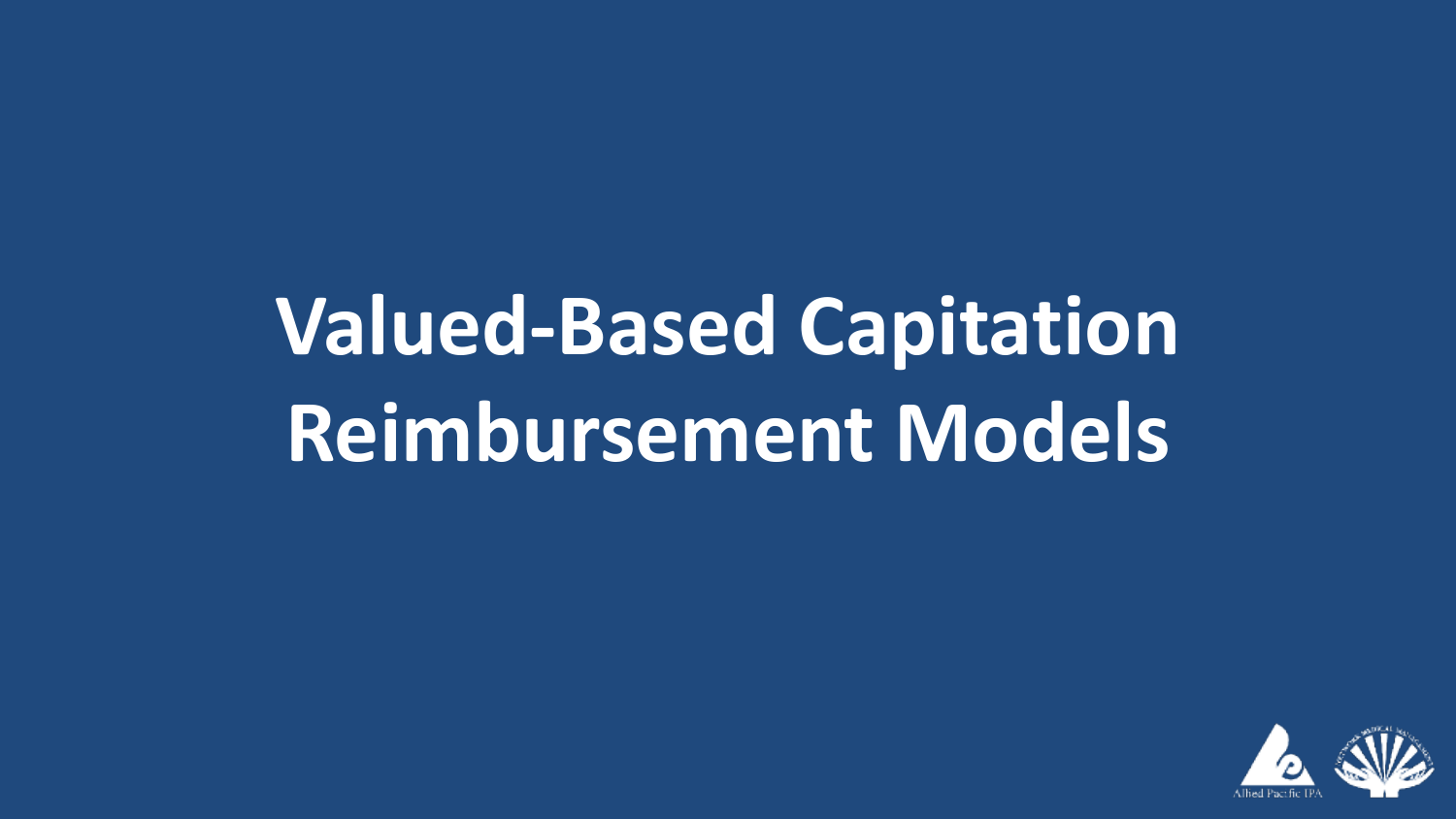| Compared to a traditional<br>fee-for-service model              | Tech-powered value-<br>based care                                                                                                          |
|-----------------------------------------------------------------|--------------------------------------------------------------------------------------------------------------------------------------------|
|                                                                 | technology-powered platform to deliver value-based care<br>through our horizontally and vertically integrated physician-<br>centric model. |
| <b>Traditional Fee-for-Service Model</b>                        | <b>Value-Based Care Model</b>                                                                                                              |
| Siloed care with little coordination among providers            | Integrated healthcare ecosystem                                                                                                            |
| Volume-based system results in redundant, contradictory<br>care | Reduce redundant and/or unnecessary testing                                                                                                |
| Limited integration and data sharing                            | Actionable data allows providers to make informed<br>decisions                                                                             |
| Reactive care                                                   | Emphasize preventative/chronic care management                                                                                             |
| Little sensitivity to cost                                      | Incentive to deliver better care at lower cost                                                                                             |
| Poor patient experience                                         | Improved patient experience and outcomes                                                                                                   |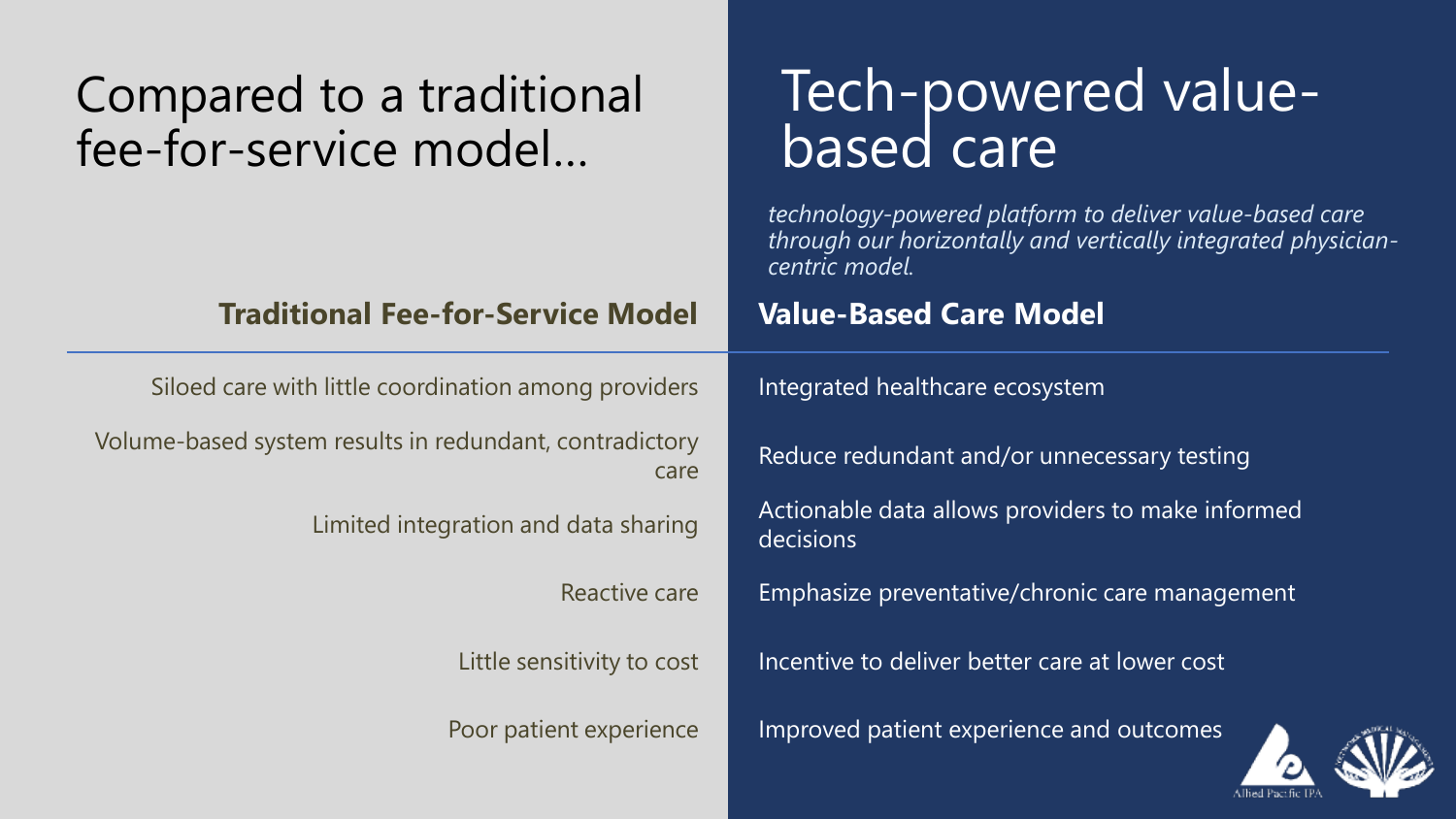Next-generation integrated healthcare platform is centered around the **patient**.

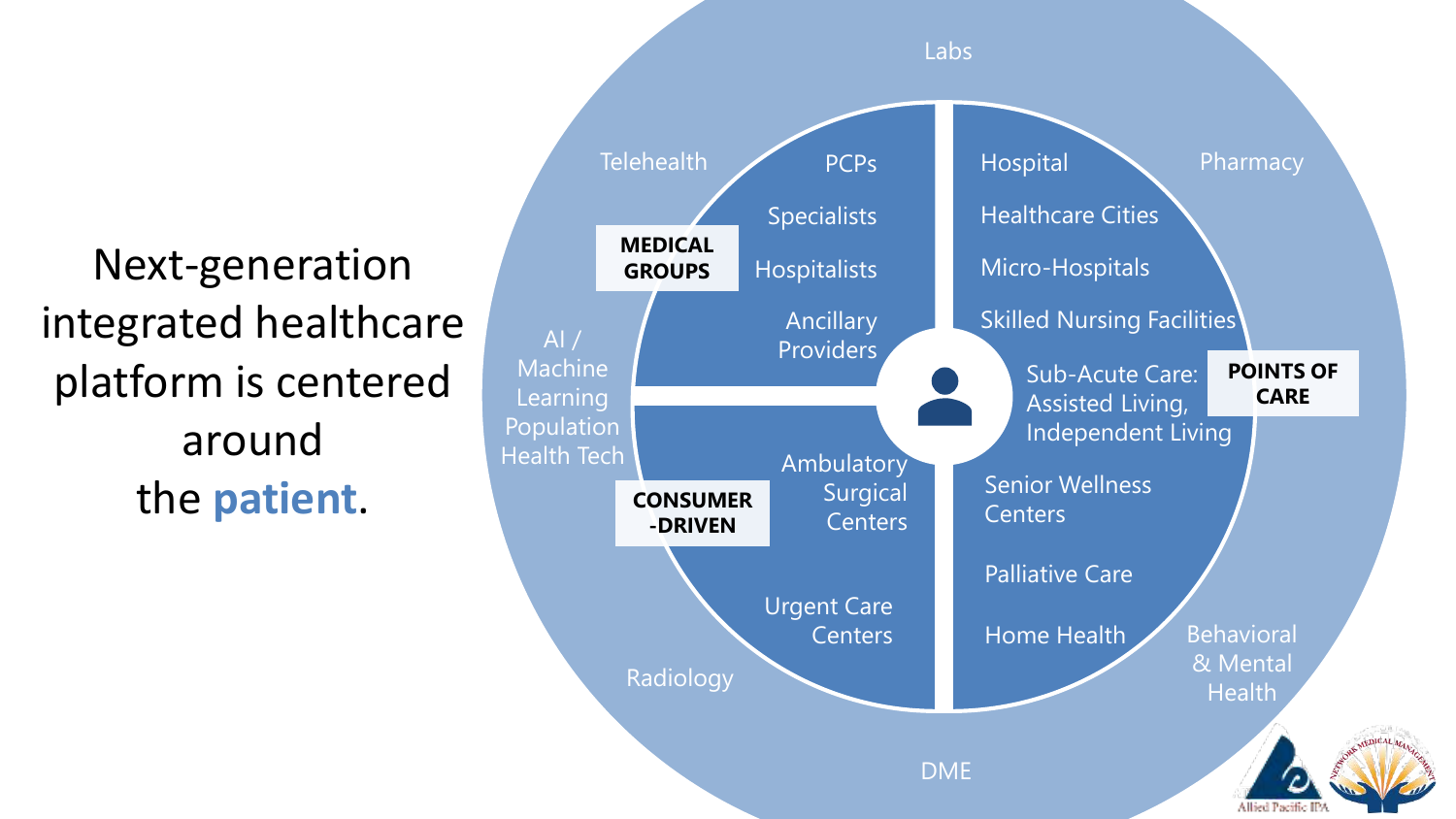## Value-Based Care Model Benefits all Stakeholders

| <b>PATIENTS</b> |
|-----------------|
|-----------------|

- Improved health outcomes
- Improved patient experience
- Reduced out-of-pocket expenses for patients

#### **PATIENTS PAYORS**

- Improved population health and higher quality scoring
- Increased membership
- Significant savings (capitation arrangements align financial incentives with proactive and preventative healthcare)

#### **PROVIDERS PARTNERS**

- Reduced burn-out by relief of administrative burden
- Customized technology-powered clinical support
- Spend more time engaging with patients.
- Compensation driven by quality.
- Avoid unnecessary interventions and keeping patients out of the hospital.

- Increased utilization at in-network & partner's facilities
- Focuses care in the most cost-effective setting while enabling ApolloMed and hospital partners to share in risk pool dollars